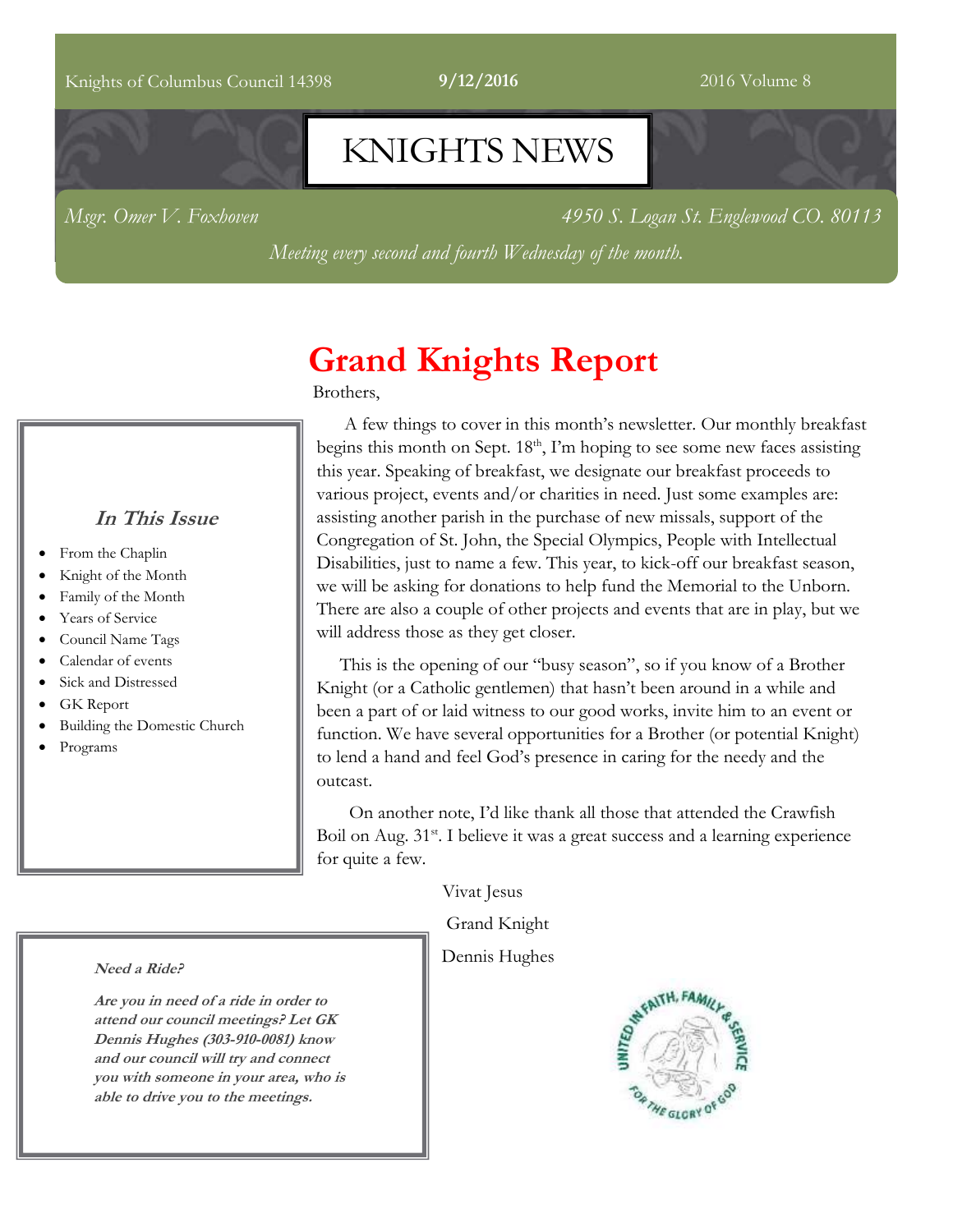### **From The Chaplain**

#### Excerpt from:

HEALTHY FAMILES, HEALTHY **SOCIETY** 

9/1/2016

**Supreme Chaplain Archbishop William E. Lori** *HEALTHY FAMILIES, HEALTHY SOCIETY*

### *OUR OWN SMALL DECISIONS AND ESPECIALLY THE WAY WE FORM OUR FAMILIES HAVE A*

*PROFOUND IMPACT ON OTHERS*  "Indeed, the family is the glue that holds our culture and our society together. It's where patriots, public servants, social workers, teachers, scientists, skilled workers and ethical business persons come from. It's where future priests, sisters and spouses are first formed. It's where young people first acquire the knowledge and skill needed for a happy and productive life. It's also where young people learn how to handle disagreements, disappointment and even tragedy. It is the first and indispensable school of love, and when a majority of its citizens are deprived of it, society itself becomes chaotic and angry.

 The more good families a society has, the better suited it will be to help all its citizens attain their potential. This is how a civilization truth and love is created: one family at a time.

 The Knights of Columbus' Building the Domestic While Strengthening Our Parish initiative is well suited not only to help strengthen parishes, but also to contribute to the development of all. If this is wisely and vigorously implemented, it has the potential to create powerful ripples in our society.

*Fr. Bob* Chaplain

# **FAMILY OF THE MONTH**



Family of the Month for August goes to Jim and Janie Higday. Brother Jim has been a Knight for 11 years and active in many aspects of our order. Brother Jim, and his wife Janie, host funeral receptions at All Souls, are Eucharistic ministers and support most ministries in the church community. Jim can be found assisting during breakfast, event fundraisers and especially during our Lenten Fish fry( he'll be the one posted just outside the fry tent keeping a watchful eye on operations and flame control AKA The Fireman) Congratulations Brother Jim and Janie!



# **Knight of the Month**



Knight of the Month for August is Brother Scott Marsh. Brother Scott has been a Knight for 19 years. During that time he has taken on many endeavors with our council including being a part of the degree team. Currently Scott would be considered the purchasing agent for all of our breakfast supplies. Not only does he procure our necessities for this monthly event but he also shows up to assist with cooking. He is also part of the fry team during our annual fish fry. Brother Scott we thank you for all you do, for without you…..the eggs would be runny and the fish…..well, less plentiful.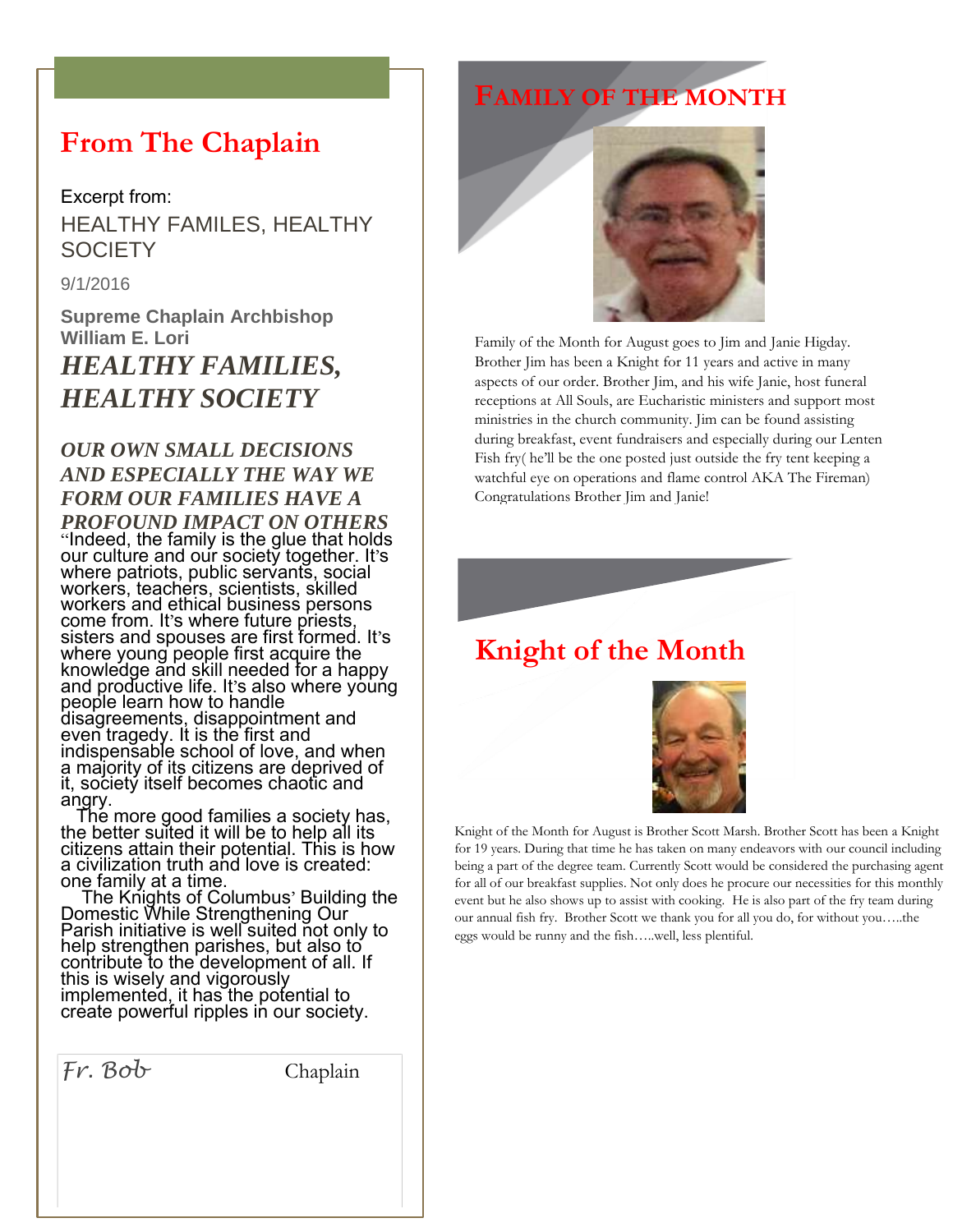# **Council Calendar September 5 thru October 31**

2016

**Mon Sep 5, 2016 All day Labor Day Thu Sep 8, 2016 6:30pm Panthers @ Broncos Wed Sep 14, 2016 Newsletter/Knight and Family of the Month Report Due Crazr Sweepstakes Tickets Must be turned in to council today 7pm Rosary 7:30pm Business Meeting Sat Sep 17, 2016 5:30pm Breakfast Prep Sun Sep 18, 2016 6am Breakfast 2:25pm Colts @ Broncos Sun Sep 25, 2016 11am Broncos @ Bengals Wed Sep 28, 2016 7pm Rosary 7:30pm Programs Meeting Sun Oct 2, 2016 2:05pm Broncos @ Buccaneers Tue Oct 4, 2016 Feast of St Francis of Assisi 4pm Tootsie roll Drive Dry Creek & Univ. Thu Oct 6, 2016**

**4pm Tootsie roll Drive Dry Creek & Univ. Sun Oct 9, 2016 2:05pm Falcons @ Broncos Mon Oct 10, 2016 Columbus Day Tue Oct 11, 2016**

**4pm Tootsie roll Drive Dry Creek & Univ.**

 $\text{Red}$  = Council Meetings

**Wed Oct 12, 2016 7pm Rosary 7:30pm Business Meeting Thu Oct 13, 2016 4pm Tootsie roll Drive Dry Creek & Univ. 6:25pm Broncos @ Chargers Fri Oct 14, 2016 Newsletter/Knight and Family of the Month Report Due Sat Oct 15, 2016 Church Tootsie Roll Drive After Masses. 5:30pm Breakfast Prep Sun Oct 16, 2016 Church Tootsie Roll Drive After Masses. 6am Breakfast Tue Oct 18, 2016 4pm Tootsie roll Drive Dry Creek & Univ. Thu Oct 20, 2016 4pm Tootsie roll Drive Dry Creek & Univ. Sat Oct 22, 2016 Tootsie Roll Drive TBD Sun Oct 23, 2016 Tootsie Roll Drive TBD Mon Oct 24, 2016 6:30pm Texans @ Broncos Wed Oct 26, 2016 7pm Rosary 7:30pm Programs Meeting Sat Oct 29, 2016 5pm Trick or Treat Street Sun Oct 30, 2016 Corporate Communion & 5th Sunday Rosary 2:05pm Chargers @ Broncos Mon Oct 31, 2016 Halloween**

**Green = Council Programs** 

**Scan our Quick Response Code with your smart phone or look us up at <https://www.facebook.com/KofcCouncil14398> and LIKE our Facebook page to keep up with your All Souls Knights events and photos.** [WWW.KOFC14398.ORG](http://www.kofc14398.org/)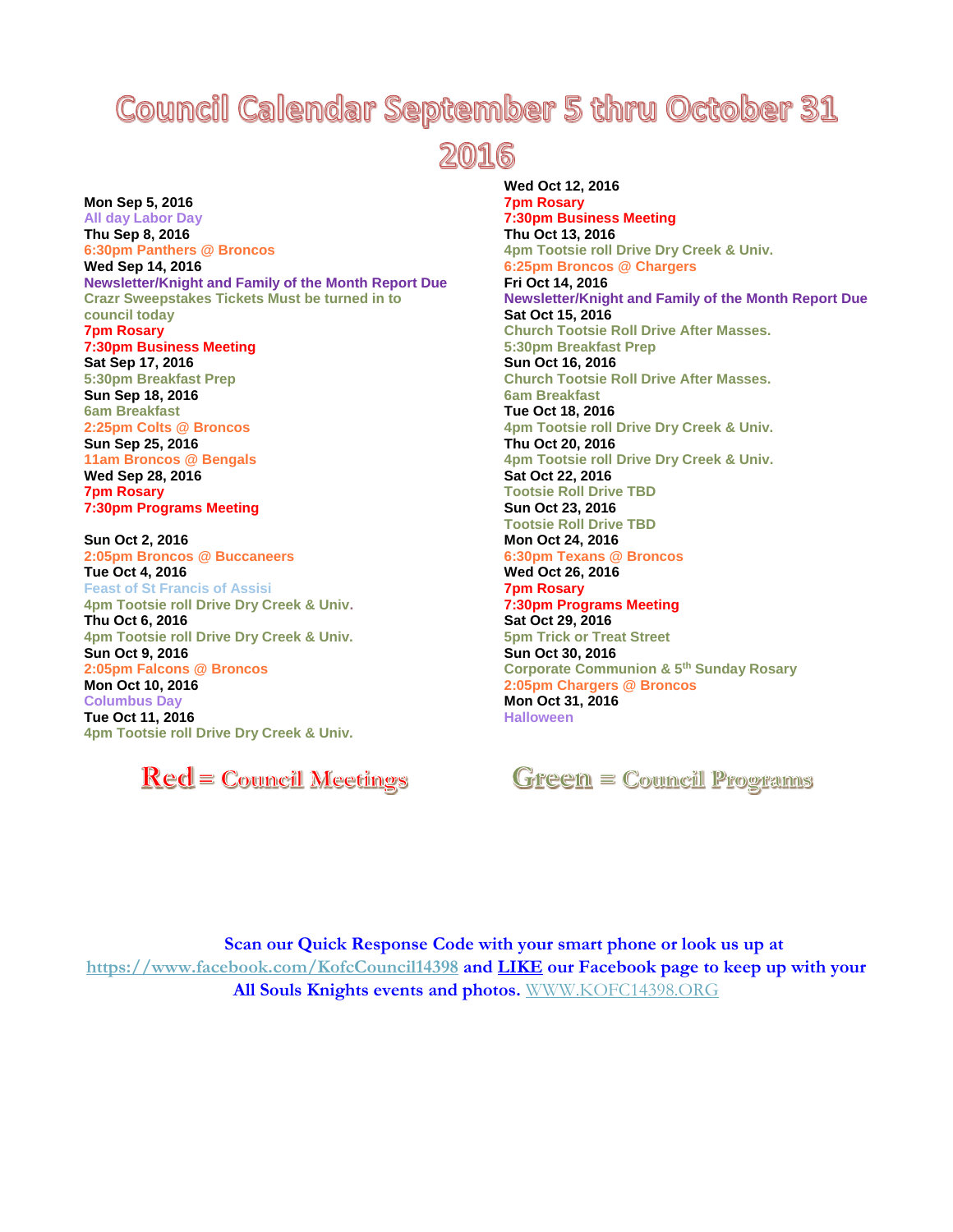

# **Council Name Tags**

**Name tags are available thru the Financial Secretary. If you need a replacement or have not received yours, please contact John Kunkle.**

# **From the Program Director.**

### Brothers,

Upcoming events include breakfast prep & Sunday breakfast, Tootsie Roll Drive, Trick or Treat Street and Corporate Communion. Remember you don't have to everything all the time. Pick an event or program and dedicate only 24 hours a year. That's one day a year for a worthy cause of your choosing.

Dates to Remember

Breakfast September 18th

Tootsie Roll Drive All of October

Trick or Treat Street October 29th

Corporate Communion October 30th

Please remember to view the current calendar for all updated events on the website <http://www.kofc14398.org/Calendar.html>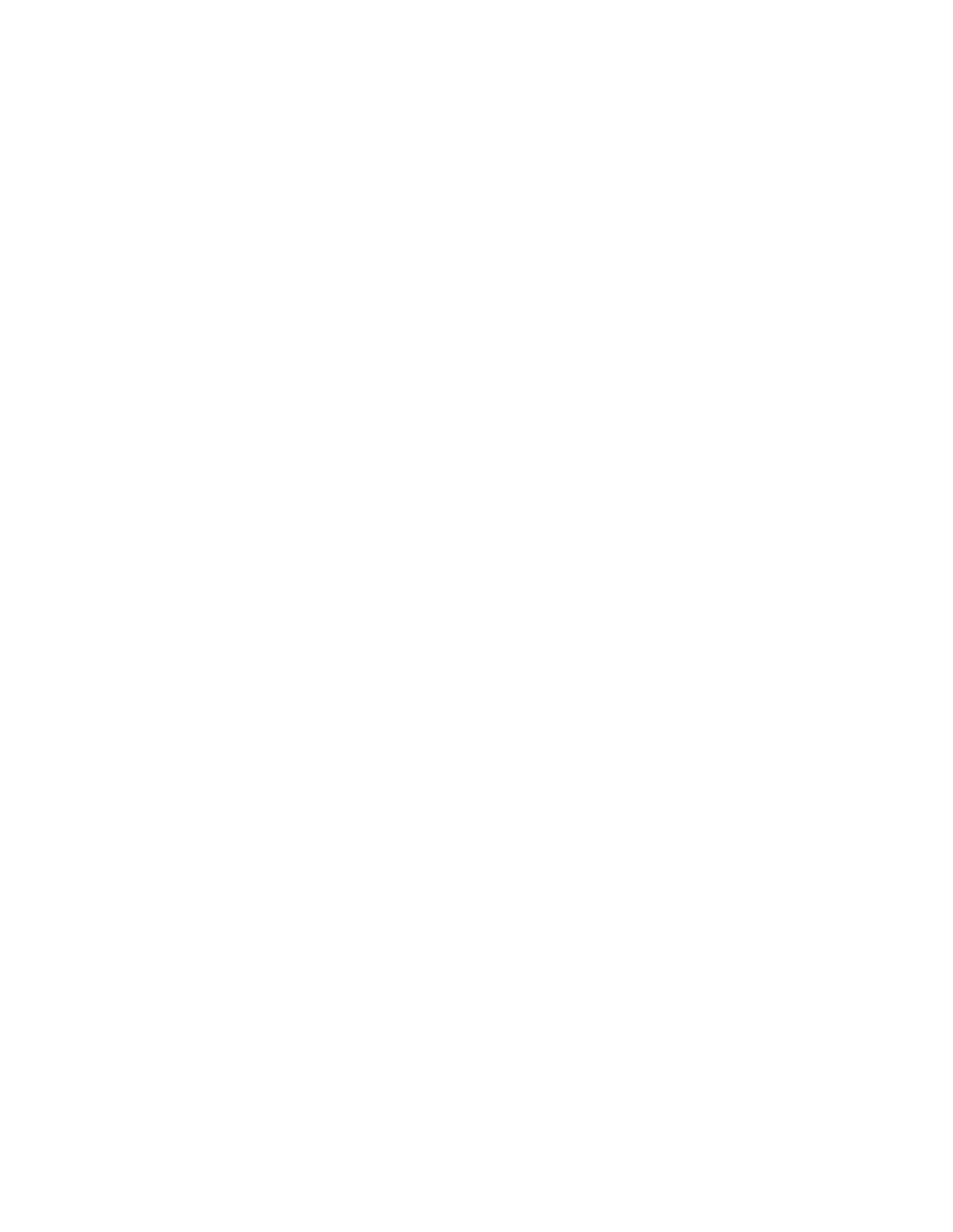### **September**

*Because the family is the root of society, we want our family to fulfill its vocation to build the common good.*

God is not solitary. He is a communion of persons: Father, Son and Holy Spirit. As men and women we are created in this image. By our very nature, we are intended to belong to a communion, or community, of persons.

Through baptism, God has transformed us into his children and given us entrance into the community of the Church. This community is an exceptional one: It is the family of God. In it, each of us — as the sons and daughters of God — are called to care for each other. When we seek to care for each other by making our individual families reflect the community of persons which is the Trinity, we truly build our family as the domestic church.

### **Family Project**

God calls upon us to be good citizens and to serve our communities. Talk to your family about service members of your community, such as police officers and firefighters, those holding public office, and those in the armed forces or similar services. Work with local groups to send care packages and letters to active duty members of the armed forces serving overseas. Visit elderly veterans and spend time with them talking, reading or playing a game as a way to show appreciation for their past service.

### **Meditations**

#### *From St. John Paul II's Letter to Families.*

The civilization of love evokes joy: joy, among other things, for the fact that a man has come into the world (cf. Jn16:21), and consequently because spouses have become parents. The civilization of love means "rejoicing in the right" (cf. 1 Cor 13:6). But a civilization inspired by a consumerist, anti-birth mentality is not and cannot ever be a civilization of love. If the family is so important for the civilization of love, it is because of the particular closeness and intensity of the bonds which come to be between persons and generations within the family.

- 1. How is the family important in society? How do families shape our communities?
- 2. Does our family "rejoice in the right?" Do we recognize the joy and reasons for happiness in our communities, or do we only dwell upon the negative? What can we do to transform the negativity in our home and communities?
- 3. How do I think the saints in particular, the Blessed Mother would act in my community with its needs? How can we help it become a civilization of love?

Scripture Reading of the Month *Psalm 23: 1-4, 6*

### *A prayer of confidence in the Lord's generosity*

The LORD is my shepherd; there is nothing I lack. In green pastures he makes me lie down; to still waters he leads me; he restores my soul. He guides me along right paths for the sake of his name. Even though I walk through the valley of the shadow of death, I will fear no evil, for you are with me; your rod and your staff comfort me. Indeed, goodness and mercy will pursue me all the days of my life; I will dwell in the house of the LORD for endless days.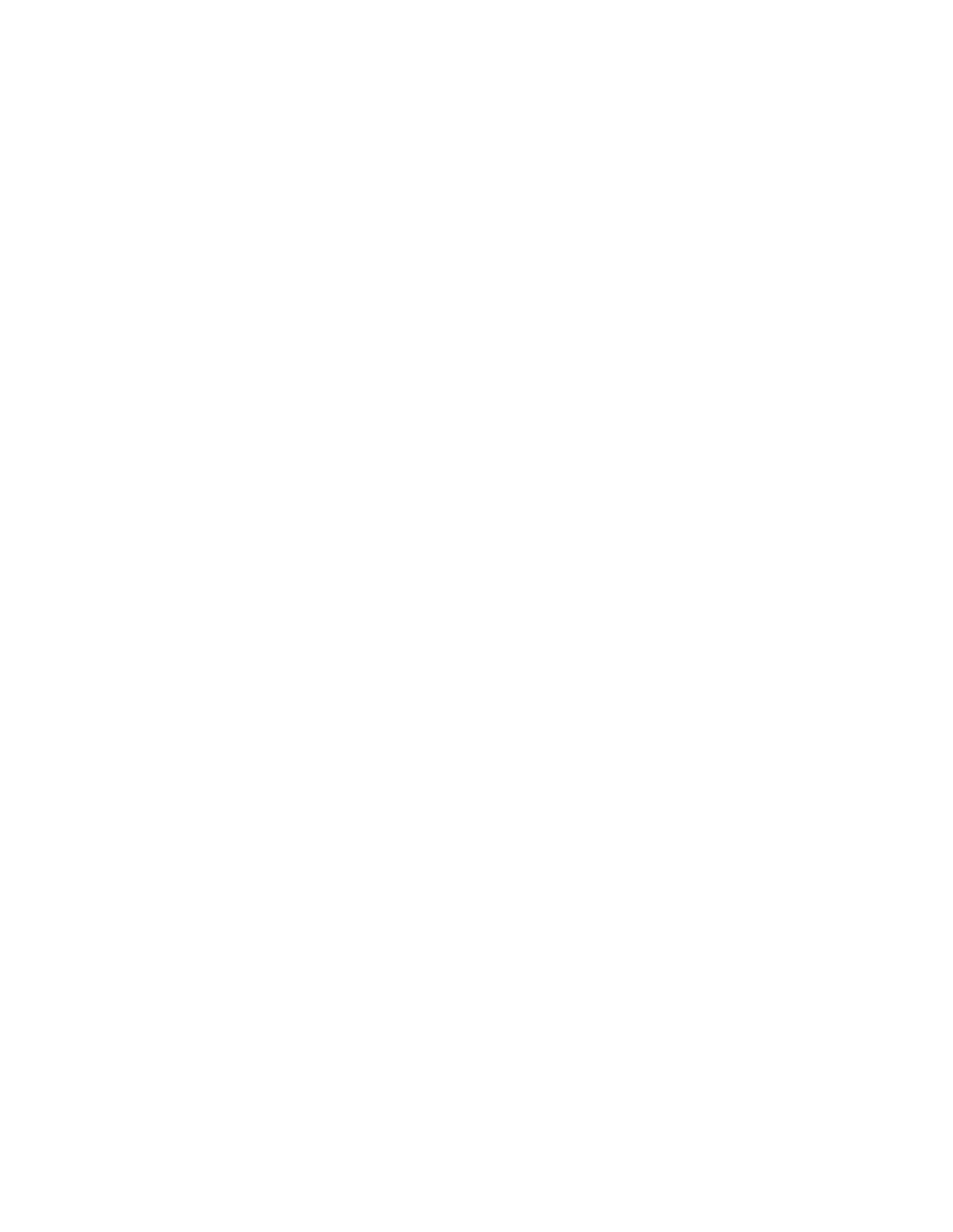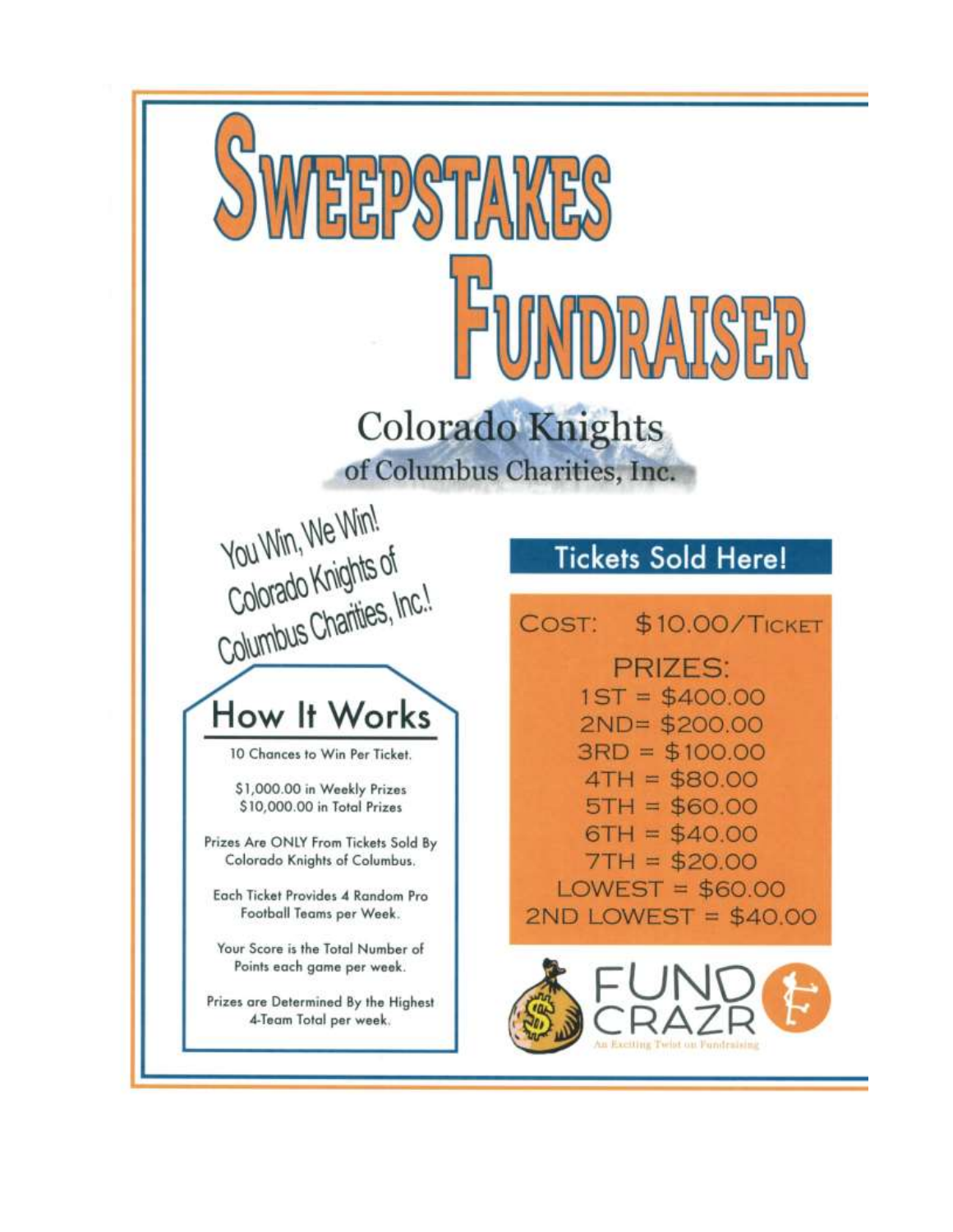

Come join your council for an evening of

# relaxation, Fellowship, food and fun.

When: August 31 2016 Recommended Donation is \$15.00 per person.

Where: TBD (possibly Duncan Park

Time: Cocktail Hour 6:00 Cooking starts at 7:00

What you need to bring: Yourself, a cigar if you partake, and your beverage of choice. Chairs are also limited so you may want to toss in a lawn chair.

Menu: Mud Bugs, Corn, Sausage, Potatoes and whatever else gets thrown in the Pot.

RSVP by August 15th Noon to Brother Newell ednkofc@comcast.net.

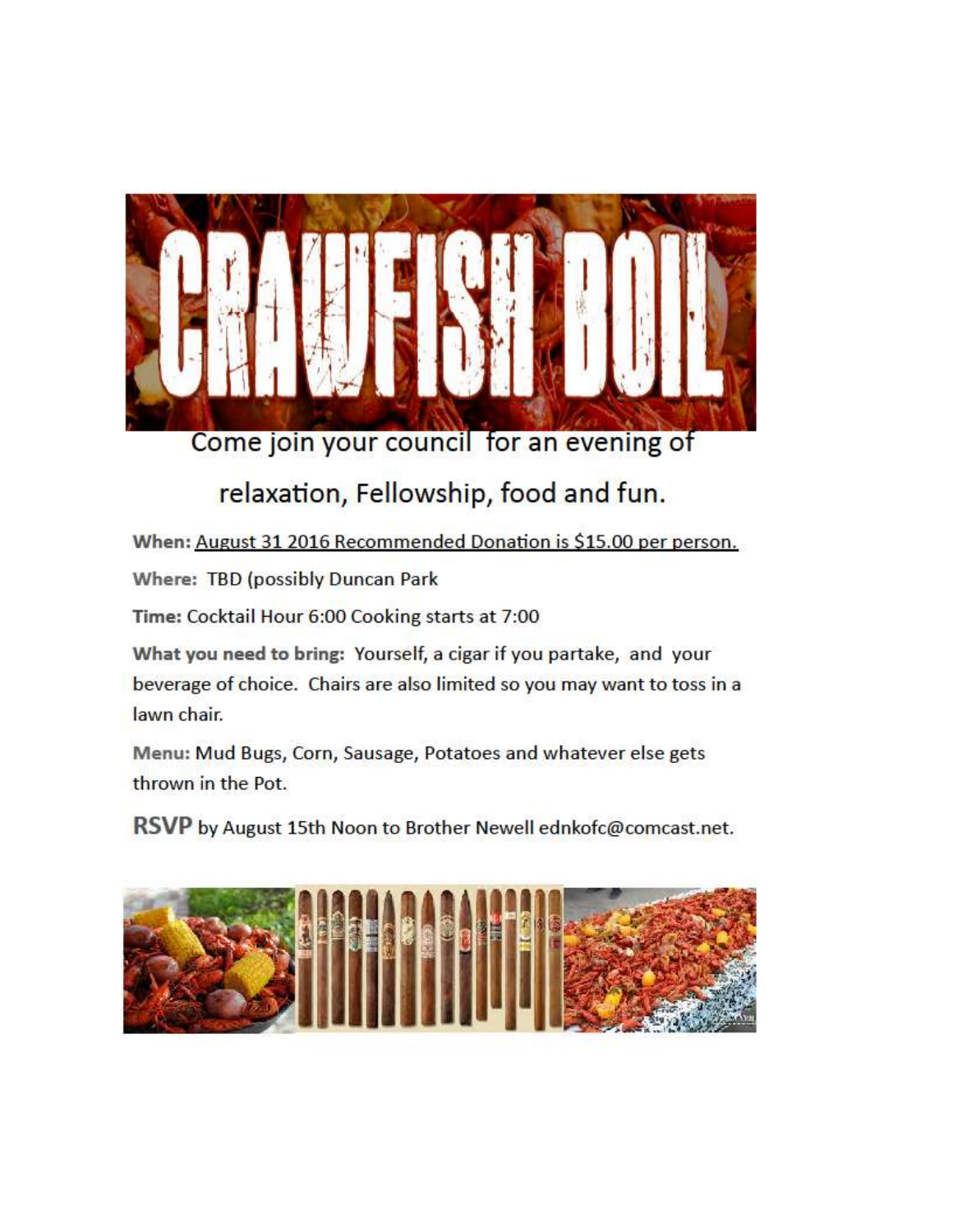## **COUNCIL 14398 OFFICERS**

CHAPLAIN: FR. BOB FISHER GRAND KNIGHT: DENNIS HUGHES DEPUTY GRAND KNIGHT: DEAN LEMANSKE CHANCELLOR: MARK MANZANARES WARDEN: JIM KNOBLAUCH FINANCIAL SECRETARY: JOHN KUNKEL TREASURER: DAVE OHNMACHT RECORDER: ROB COLLINS ADVOCATE: GARY ERICKSON LECTURER: GEORGE SULLIVAN INSIDE GUARDS: DAVID BILLERS, DOUG YOUNGER OUTSIDE GUARD: PATRICK WEIST, TIM HOLDORF TRUSTEES: ED NEWELL, PAT CALLAHAN, BOB ARCHIBALD MEMBERSHIP DIRECTOR: MARK MANZANAREZ FIELD AGENT: WILL BRITTON NEWSLETTER EDITOR: BOB ALIANO PROGRAM DIRECTOR: ED NEWELL FAMILY PROGRAM: PAT CALLAHAN COMMUNITY PROGRAMS: JIM KNOBLAUCH COUNCIL PROGRAMS: DOUG YOUNGER CHURCH PROGRAMS: DAVE OHNMACHT CULTURE OF LIFE PROGRAMS: OPEN YOUTH PROGRAMS: OPEN

### Sick and Distressed.

If you know of one of our members or their families that Chancellor Mark Manzaneres

Rian Ross Kay Ross Dante LeManske Judy LeManske Diane Hansen Mary Jane Sullivan Paul & Tilda Masto Jeff Pinkerton

All priests starting new assignments

Deacons Kelvin & Marty

The Poor

The Traveling

#### **St. Augustine's Prayer for the Sick and Distressed**

Watch, O Lord, with those who wake, or watch, or weep tonight, and give your angels charge over those who sleep. Tend your sick ones, O Lord Christ. Rest your weary ones. Bless your dying ones. Soothe your suffering ones. Pity your afflicted ones. Shield your joyous ones. And for all your love's sake. Amen.

#### **Please pray for our beloved departed:**

Brother Todd Andres

Betty Buchaman

Marilyn Rickert

#### **May all the faithful departed rest in peace.**